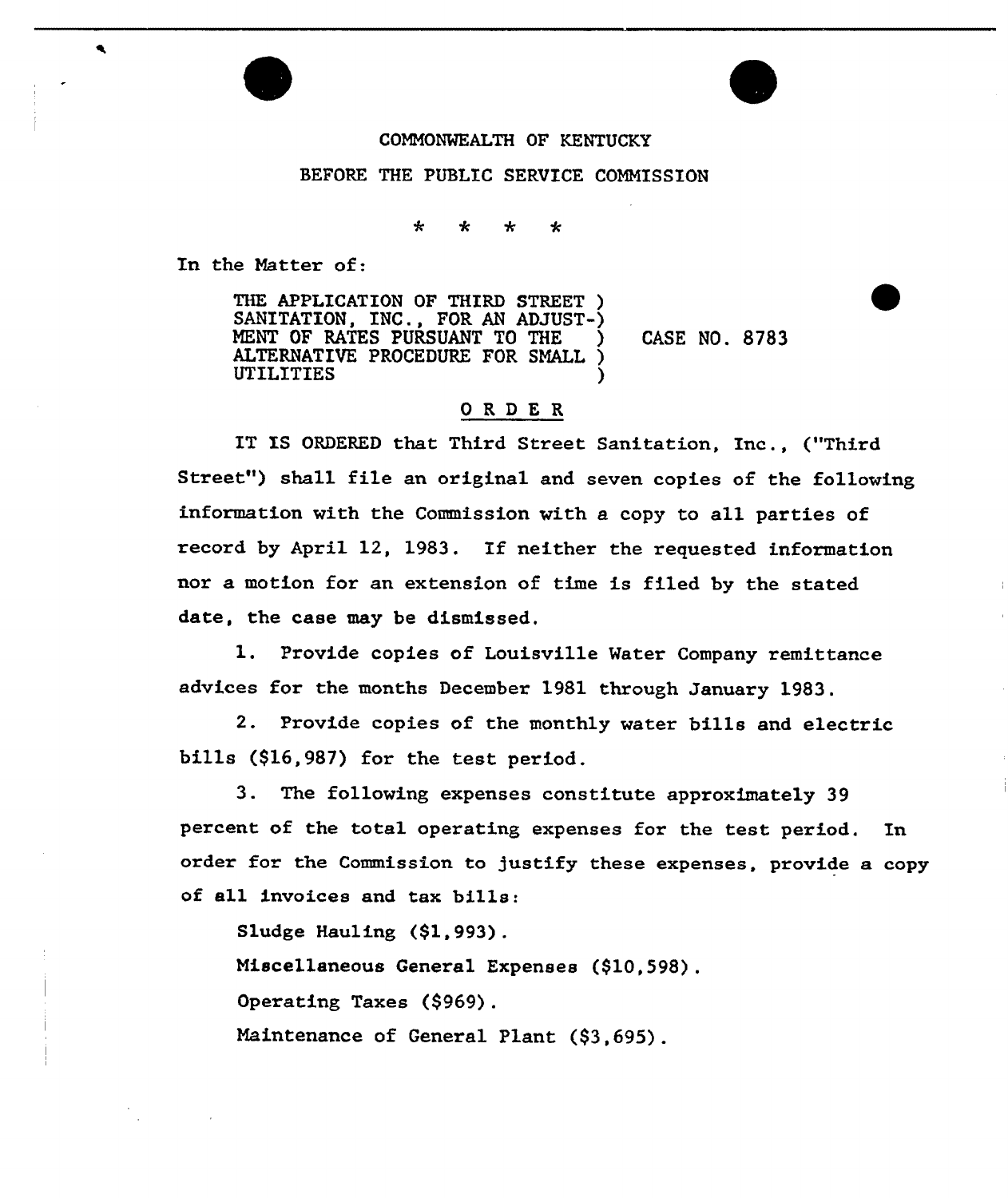4. Provide a copy of the negotiated contract for the routine maintenance service fee at \$<sup>500</sup> per month (Re: page ll of the 1982 Annual Report). Also, provide copies of invoices for the remaining \$1,887 recorded in this account.

5. Has Third Street incurred any chemical expense during the test period which is not included as a part of test year expenses? If so, provide copies of the invoices. Also, were Jefferson Gounty Health Department Fees paid during the test year?

6. Provide copies of invoices for the preparation of this rate case. (i.e., legal, accounting and administrative costs).

7. On page 2, line 43, of the 1981 Annual Report "Other Deferred Debits" of \$8,582 are listed. Please identify the purpose of this account.

8. In reference to exhibits entitled "Repairs" and "Improvements Needed", provide the following information:

a. Reasons why each of the proposed repairs and improvements are necessary.

b. When proposed repairs and improvements are anticipated to be made.

c. How proposed repairs and improvements are to be funded.

9. On page <sup>7</sup> of the application, item no. 5, shows a management fee of \$500. Who is the recipient of this fee? Is it included in the test year expenses? If yes, in what account is this included?

 $-2 -$